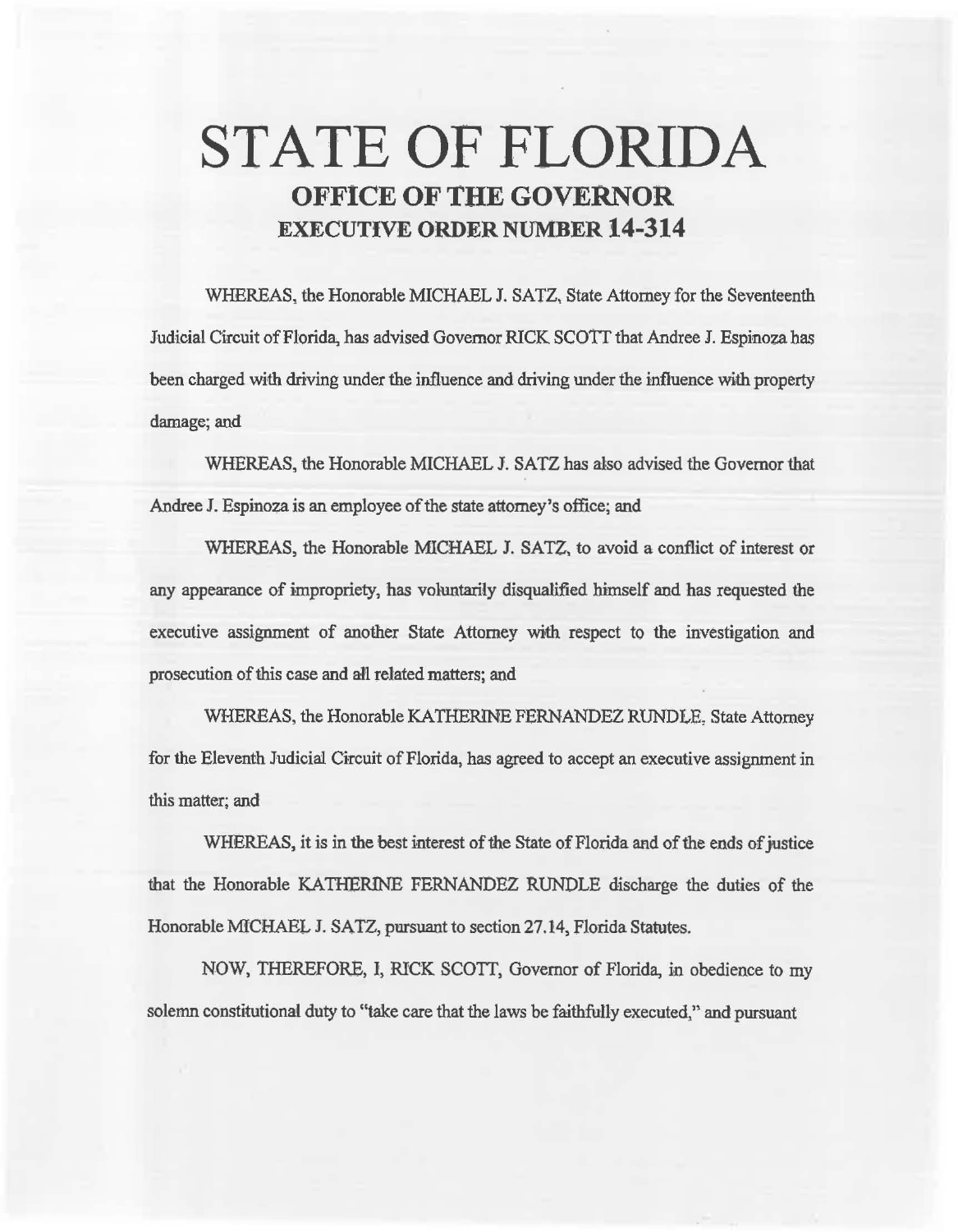to the Constitution and laws of the State of Florida, issue the following Executive Order, effective immediately:

## Section 1.

The Honorable KATHERINE FERNANDEZ RUNDLE, State Attorney for the Eleventh Judicial Circuit of Florida, referred to as the '~Assigned State Attorney," is assigned to discharge the duties of the Honorable MICHAEL J. SATZ, State Attorney for the Seventeenth Judicial Circuit of Florida, as they relate to the investigation, prosecution and all matters related to Andree J. Espinoza.

### Section 2.

The Assigned State Attorney or one or more Assistant State Attorneys and Investigators, who have been designated by the Assigned State Attorney, shall proceed immediately to the Seventeenth Judicial Circuit of Florida, and are vested with the authority to perform the duties prescribed herein.

### Section 3.

All residents of the Seventeenth Judicial Circuit are requested, and ail public officials are directed, to cooperate and render whatever assistance is necessary to the Assigned State Attorney, so that justice may be served.

### Section 4.

The period of this Executive Assignment shall be for one (1) year, to and including December 17, 2015.